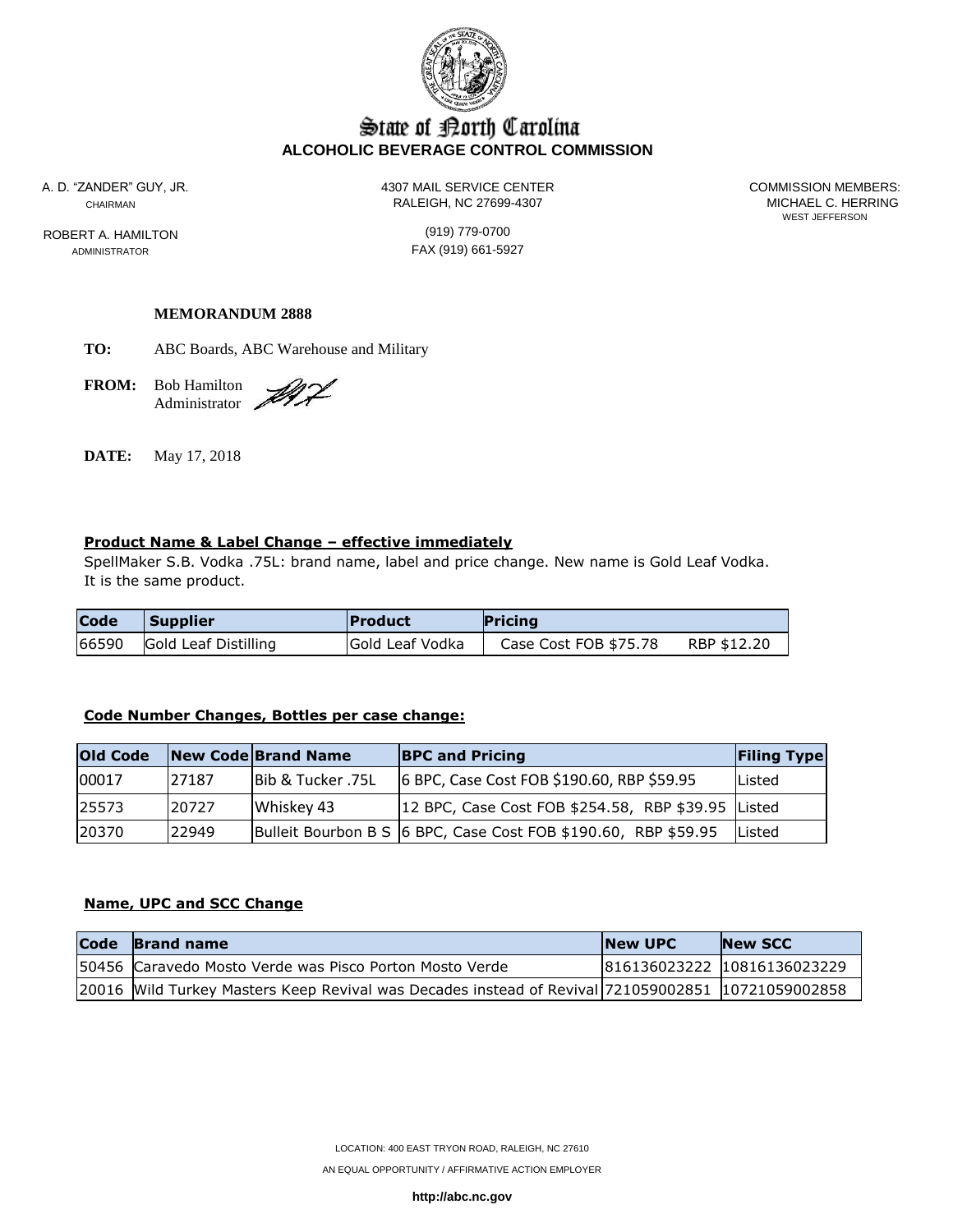# **UPC Change**

| Code  | <b>Brand Name</b>    | <b>INew UPC</b> | <b>Size</b> | <b>Filing Type</b>  |
|-------|----------------------|-----------------|-------------|---------------------|
| 40448 | IMr. Boston Riva Gin | 089000011841    |             | 1.00L Special Order |

# **Brand Name Change**

| <b>Code</b> | <b>Brand Name</b>                                    | Supplier     | lSize | <b>Filing Type</b>  |
|-------------|------------------------------------------------------|--------------|-------|---------------------|
| 22234       | Old Forester 100P (was Old Forester Signature)       | Brown-Forman |       | 1.75L Special Order |
|             | 22235 Old Forester 100P (was Old Forester Signature) | Brown-Forman | .75L  | <b>Listed</b>       |
|             | 00661 Reviseur XO Cognac (removed Le)                | Laird & Co.  | .75L  | <b>Listed</b>       |
|             | 00662 Reviseur VSOP Cognac (removed Le)              | Laird & Co.  | .75L  | <b>Listed</b>       |
|             | 49306 Parrot Bay Mango PET (removed Capt. Morgan)    | Diageo NA    | .75L  | Listed              |

# **Price change effective immediately**

| <b>Code</b> | <b>Brand Name</b> | <b>Case Cost</b> | <b>Retail</b> | <b>MXB Price</b> |
|-------------|-------------------|------------------|---------------|------------------|
| 27001       | Booker's          | \$255.04         | \$79.95       | \$83.70          |

# **Proof Change effective June 1**

| <b>Code</b> | <b>Brand Name</b>               | <b>Proof Change Supplier</b> |                 | <b>Filing Status</b> |
|-------------|---------------------------------|------------------------------|-----------------|----------------------|
| 20028       | Kentucky Owl Straight Rye 101.8 |                              | Stoli Group USA | Listed               |

## **Cases per Pallet Changes**

| <b>Code</b> | <b>Brand Name</b>   | <b>Size</b> | New cases per pallet | <b>Filing Type</b> |
|-------------|---------------------|-------------|----------------------|--------------------|
| 43439       | Burnett's Cranberry | 1.75L       | 84                   | Listed             |
| 43449       | Burnett's Blueberry | .75L        | 64                   | Listed             |
| 43411       | Burnett's Mango     | 1.75L       | 76                   | Listed             |
| 43446       | Burnett's Grape     | .75L        | 64                   | Listed             |

### **Broker Change**

Artisan Group Spirits (Chris DeLauro) is now the broker for Dragon Moonshine products.

| <b>Code</b> | <b>Supplier</b>                         |                                                           |
|-------------|-----------------------------------------|-----------------------------------------------------------|
| 66012       |                                         | Dragon Moonshine Co. Dragon Moonshine Apple Pie Moonshine |
| 66013       |                                         | Dragon Moonshine Co. Dragon Moonshine Silver Rum          |
| 66014       | Dragon Moonshine Co. Amaretto Moonshine |                                                           |